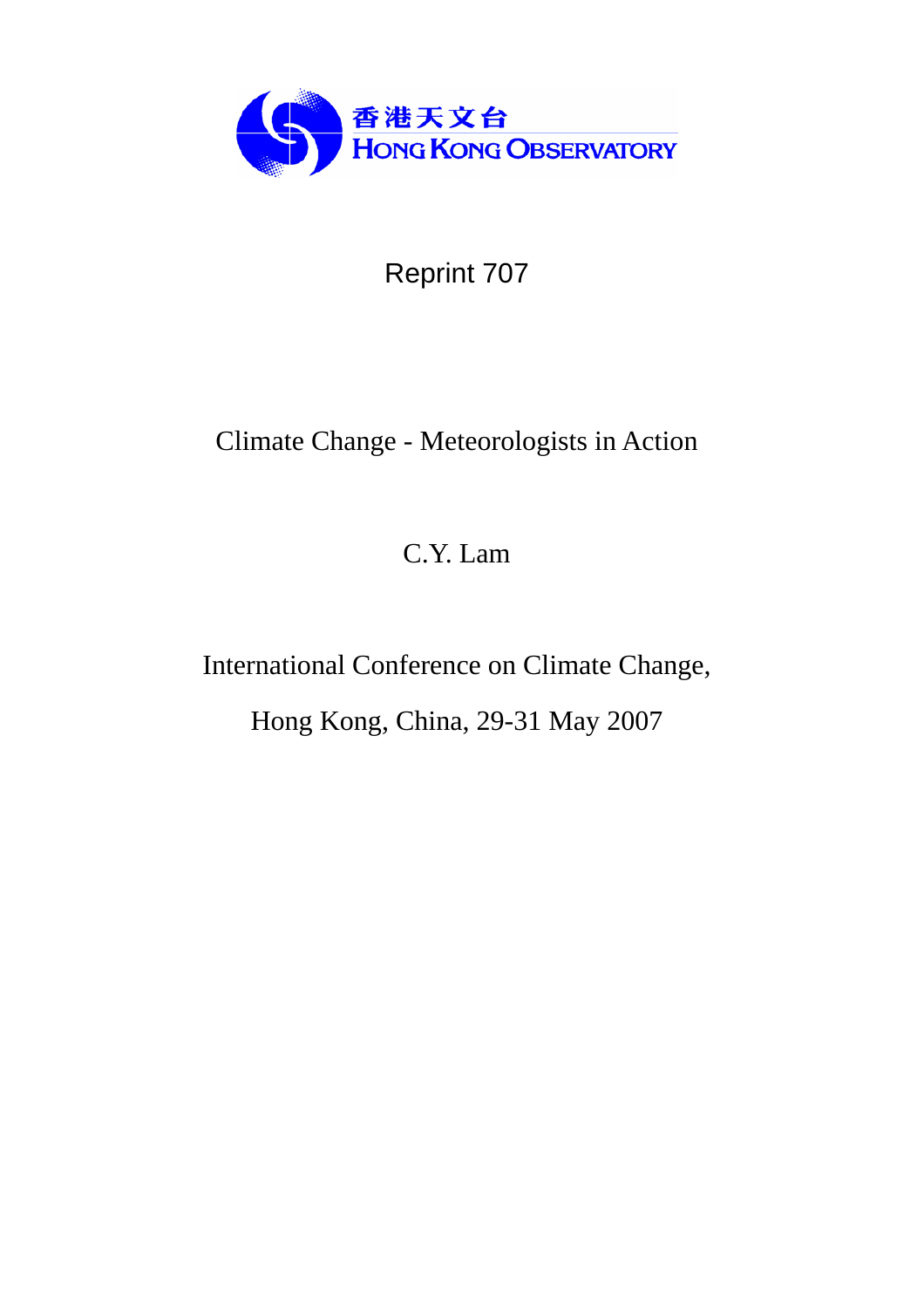# **CLIMATE CHANGE – METEOROLOGISTS IN ACTION**

**LAM, Chiu Ying**  Hong Kong Observatory Hong Kong SAR, China

#### **Summary**

*Meteorologists were the first group of people to sound the alarm about global climate change attributable to human beings. This paper describes a number of events in the past three decades, to illustrate how the international meteorological community under the championship of the World Meteorological Organization (WMO) responded to the emerging signs of human-induced climate change, both in a rational approach to understand the phenomenon and in an active way to engage a wide spectrum of partners and stakeholders. The work of Hong Kong Observatory (HKO), as an example of the meteorological services which constitute the WMO, in studying the regional impact of global climate change and in reaching out to the community to motivate them to take actions in the face of climate change is also described.* 

#### **Keywords**

*Climate change, meteorologists, WMO, meteorological services*

## **1. Introduction**

The climate on Earth has always been changing, associated with various natural causes such as orbital changes, moving continents, evolving biological composition, fluctuating solar radiation output, etc. The rate of such changes would be very gradual and almost imperceptible at the time scale of decades. However, in the early 1970s, the occurrence of climatic extremes such as rain and drought persisting for months or even years led to speculations that a major climatic change might be occurring on a global scale. Much debate arose as to whether the observed phenomena were part of the "natural" short-term variability of climate or whether they were due to climate change resulting from human activities. In this connection, the WMO set up a specialist panel to study the subject, which marked the beginning of a long chain of events, eventually leading to the much publicized *4th Assessment Report* of the Inter-governmental Panel on Climate Change (IPCC), which is scheduled to be published in 2007. This paper looks back at the events, to appreciate how meteorologists, working together at the international level and coordinated by the WMO, applied the rational approach to understand the phenomenon and how they actively engaged a wide spectrum of partners and stakeholders to deal with the multi-faceted impacts of climate change.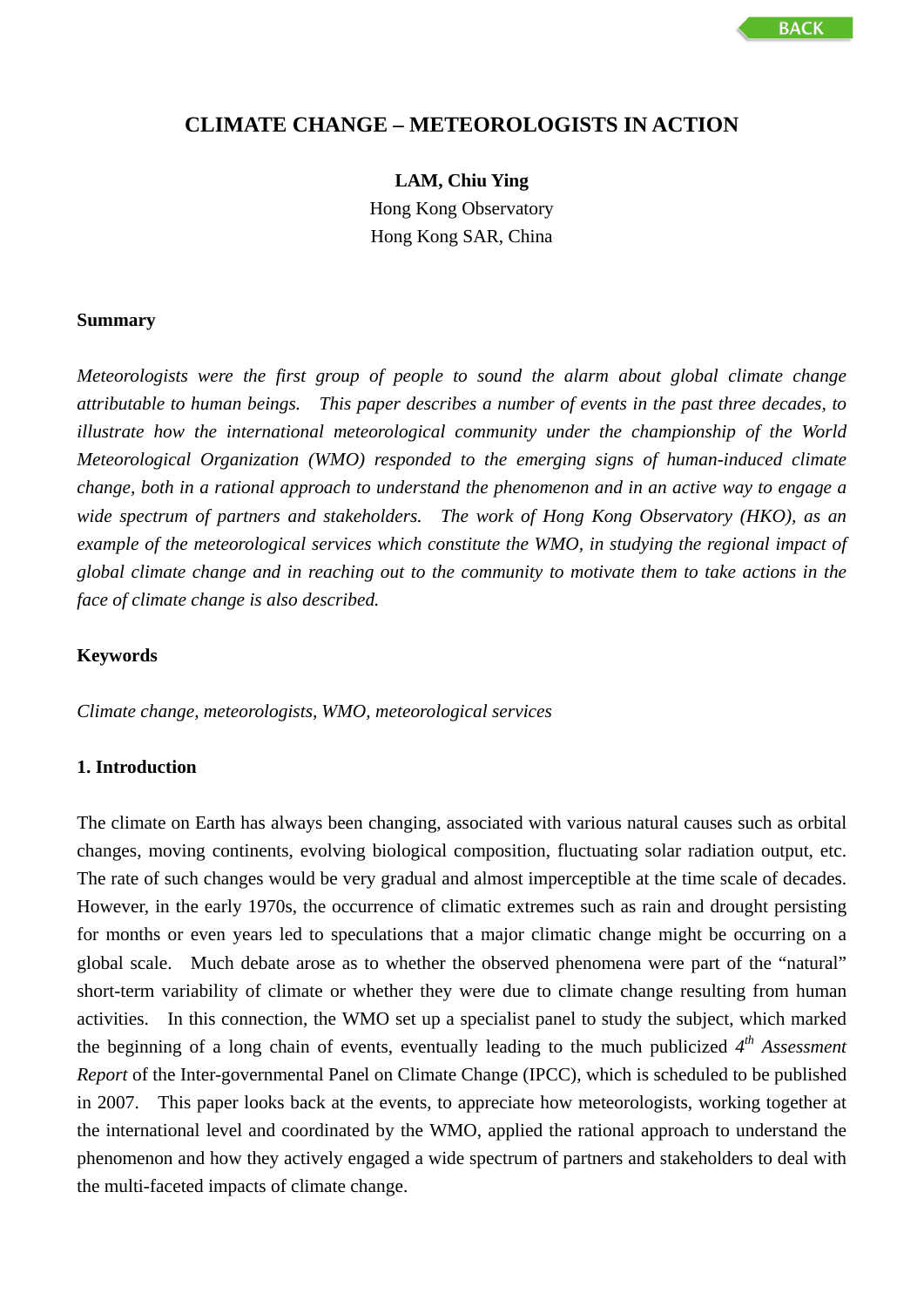To avert human-induced climate change hazardous to the human race itself, human societies have to change their way of living, particularly regarding the use of energy and material. This is a mammoth task requiring major attitude changes among other things. Meteorologists have to help the community understand how human beings have brought about the recent observed climate change, its adverse impacts and what people could do both to adapt to inevitable changes as well as to prevent even more harmful changes in the future. It requires meteorologists to reach out to the community, to teach and to preach. The work of Hong Kong Observatory, the meteorological service in Hong Kong Special Administrative Region of China, is described to illustrate the activities involved.

# **2. World Meteorological Organization (WMO)**

## *2.1 The first WMO statement on climate change*

At the international level and within the UN system, meteorologists were the first group of people to sound the alarm about global climate change attributable to human beings. In 1976, the Executive Committee of WMO issued the first statement on the accumulation of carbon dioxide in the atmosphere and the potential impacts on climate [WMO, 1976]. To give it a historical perspective, it might be noted that the carbon dioxide level in 1976 was about 330 ppm, midway between the pre-industrial revolution level of 280 ppm and the present level of 380 ppm (fig. 1).

Limited by the little data and understanding then prevailing, the statement could not rule out "climate variability" as the cause of weather extremes but did go as far as saying that "the possible change of climate resulting from man's activities is at least of equal concern". It also specifically pinpointed "burning of oil and coal" as the source of increasing carbon dioxide in the atmosphere and said that "this could produce a long-term warming and, as a consequence, large-scale changes in rainfall distribution".

The statement further recognized that climate change could "seriously disrupt urban communities, interfere with agriculture, industry and commerce, and hamper economic and social development", specifically mentioning food as a key issue. Thus, right at the outset, it was recognized that climate change was not purely a subject of scientific interest but rather would be a phenomenon which would impact on practically all sectors of human activities and was intimately linked to the sustainable development of human communities. This dictated that WMO would have to work with many partners to cope with the multi-disciplinary nature of the subject.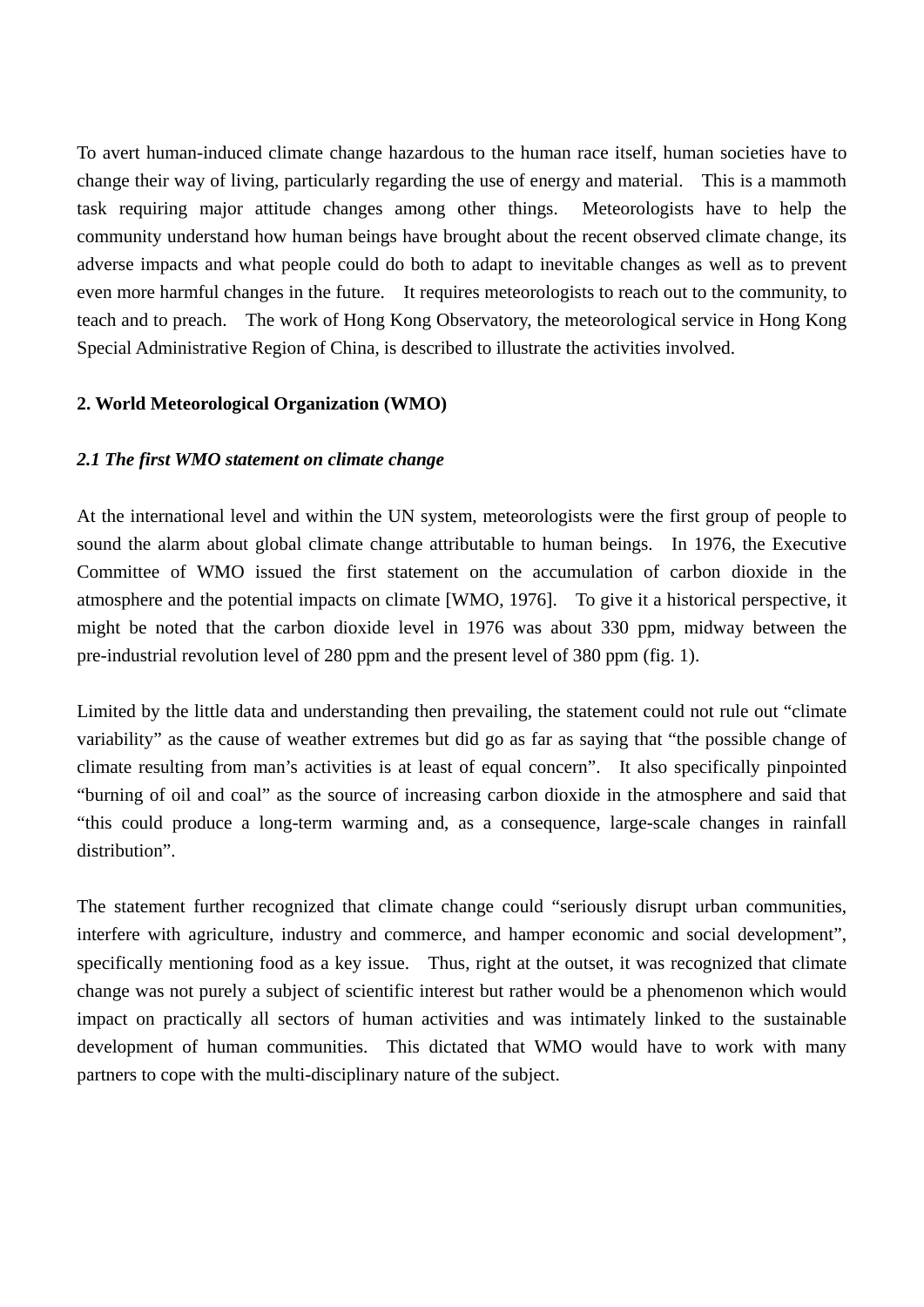

Fig. 1 Events related to climate change relative to the carbon dioxide content in the atmosphere; see text for the acronyms (background figure after IPCC, 2007)

# *2.2 The 1st World Climate Conferences 1979*

The WMO has spearheaded the campaign to engage the world's governments in appreciating and responding to climate change. It convened the 1<sup>st</sup> World Weather Conference (WCC) in 1979, with the support of the UN Environment Programme (UNEP), the Food and Agriculture Organization (FAO), the UN Educational, Scientific and Cultural Organization (UNESCO), the World Health Organization (WHO), etc. The programme covered the physical basis of climate change, global ecology, human influence, impacts on water resources, human health, agriculture, forestry, fisheries and world economy, as well as public policy. A Declaration appealing for urgent actions by the nations was issued by the Conference, focusing on the need to improve significantly the knowledge about climate change and "to foresee and to prevent potential man-made changes in climate that might be adverse to the well-being of humanity" [WMO, 1979].

The Declaration was able to state "with some confidence" that the burning of fossil fuels, deforestation,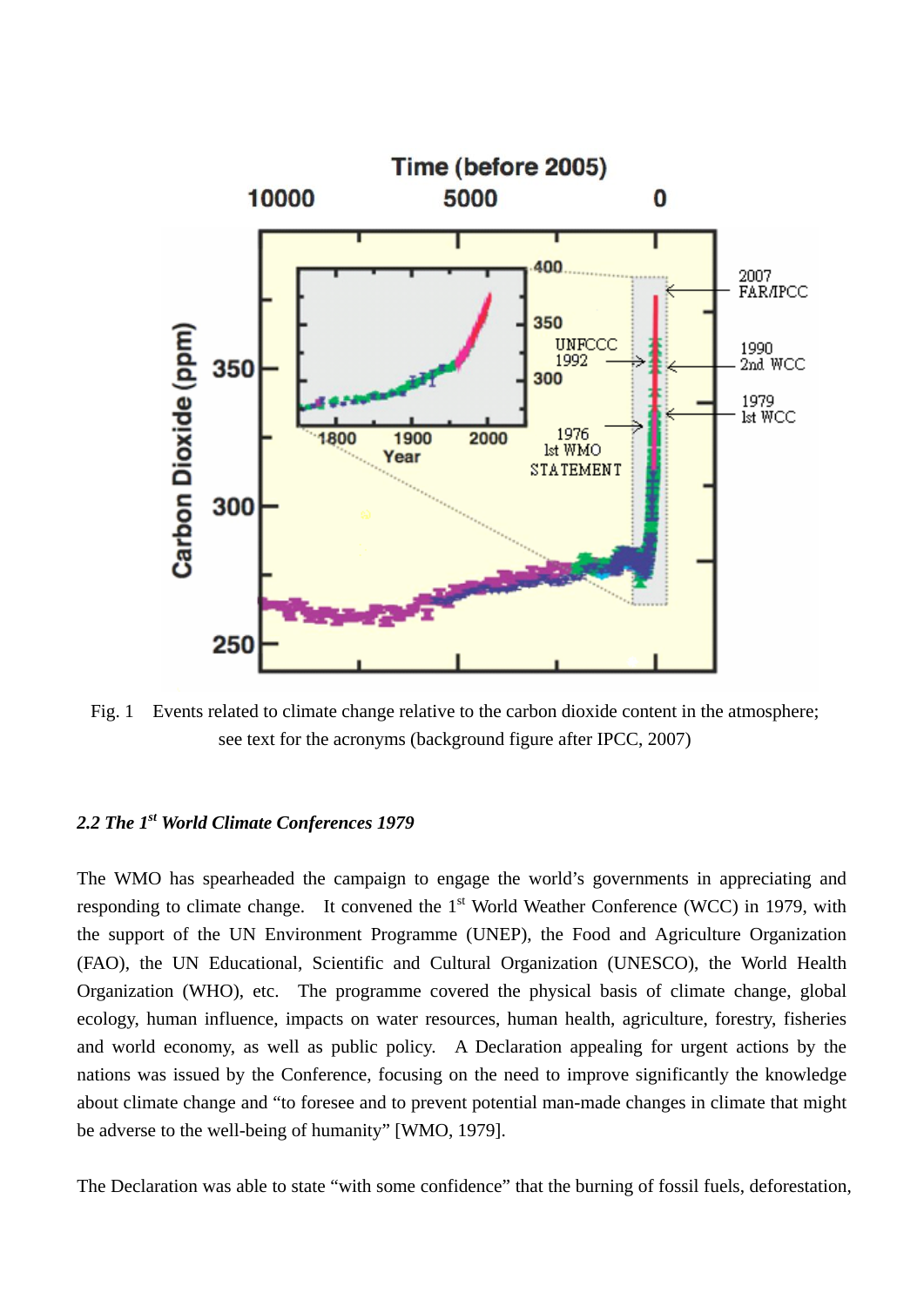and changes of land use had increased the amount of carbon dioxide in the atmosphere by about 15 per cent during the last century, etc. But the state of art constrained it to the use of the words "appears plausible" when talking about "a gradual warming of the lower atmosphere". It frankly admitted that the details of future changes in climate patterns were "still poorly understood". However, it made certain visionary predictions viz. "It is possible that some effects on a regional and global scale may be detectable before the end of this century and become significant before the middle of the next century". It is surprisingly accurate according to the latest IPCC assessments [IPCC, 2001 & 2007].

To approach the subject rationally, one must first understand the phenomenon of climate change *per se*. To react to climate change, all sectors have to join in. The WMO subsequently set up the World Climate Programme and later the IPCC, in collaboration with other international bodies.

#### *2.3 World Climate Programme and IPCC*

The World Climate Programme (WCP) was established by the  $8<sup>th</sup>$  WMO Congress in 1979, shortly after the  $1<sup>st</sup> WCC$ . It consisted of four components viz. data, applications, research and impacts on human activities. The concept of partnership has prevailed in these endeavours, with the involvement and collaboration of multiple international partners.

In terms of data, the initial WMO effort was based on the Global Observing System (GOS) and Global Atmospheric Watch (GAW). The GOS consists of the global network of observing stations operated by national meteorological services while the GAW is a specialized network coordinated by WMO with a focus on atmospheric composition. In 1992, the Global Climate Observing System (GCOS) was established, co-sponsored by the WMO, Inter-governmental Oceanographic Commission (IOC) of UNESCO, UNEP and the International Council for Science (ICSU). It builds upon existing and developing observing systems such as the GOS and GAW, Global Ocean Observing System and the Global Terrestrial Observing System. It addresses the total climate system including physical, chemical and biological properties, and atmospheric, oceanic, hydrologic, cryospheric and terrestrial processes. The multi-disciplinary nature of the work is abundantly clear. The data collected by this joint effort provided a solid foundation for the objective assessment of climate change. By 2006, three decades after the  $1<sup>st</sup>$  WMO statement, the coordinated observations confirmed a further addition of 50 ppm of carbon dioxide to the atmosphere, which constituted half of that added to the atmosphere since the industrial revolution in late  $18<sup>th</sup>$  century. The observations also confirmed a range of other trends such as a rise of 0.74°C in the global temperature in the last 100 years.

The World Climate Research Programme (WCRP), established in 1985, was another multi-agency effort, co-sponsored by WMO, ICSU and IOC-UNESCO. It encompasses studies of the global atmosphere, oceans, ice cover, the biosphere and the land surface, which together constitute the Earth's climate system. The WCRP adopts a multi-disciplinary approach and organizes large-scale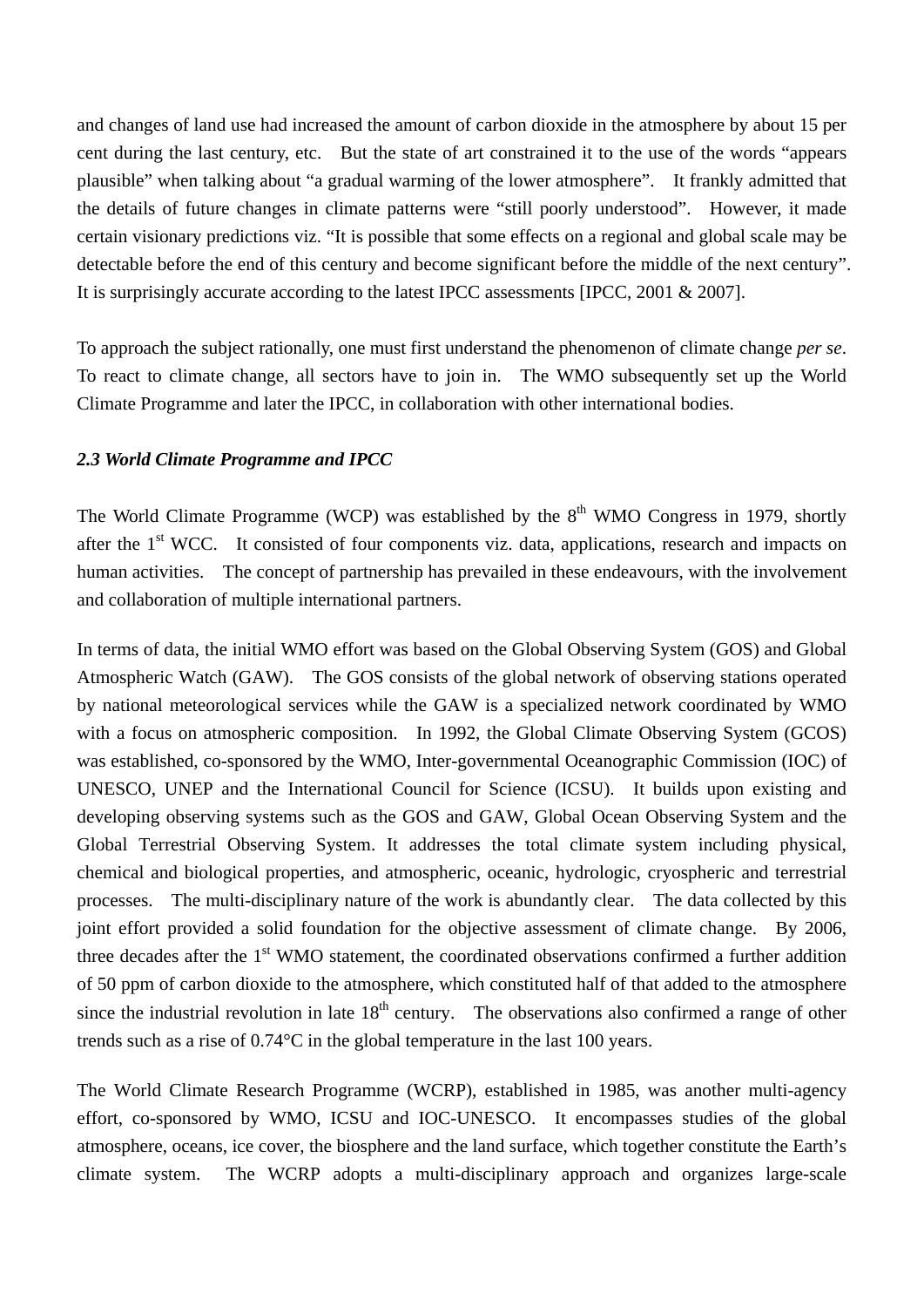observational and modeling projects too large and complex to be undertaken by individual countries or institutions. Taken as a whole, the scientific studies have added enormously to our knowledge of the predictability of climate and the effect of human activities on climate. The data from GCOS and the research under WCRP underpin the needs of the 1992 UN Framework Convention on Climate Change (UNFCCC) and the authoritative assessment reports of the IPCC, of which more is said below.

The IPCC was co-established by WMO and UN Environment Programme in 1988, to assess the state of the climate, potential impacts of climate change and policy options in response. By 2001 when IPCC issued the Third Assessment Report, it was able to say that "most of the observed warming over the last 50 years is likely to have been due to the increase in greenhouse gas concentration" [IPCC, 2001]. Climate variability could by then be safely discounted.

Seven years into the new century, Working Group I of IPCC was able to confirm in its contribution to the Fourth Assessment Report (FAR) [IPCC, 2007] that the "warming of the climate system is **unequivocal**" and that the observed change is "**very likely** due to the observed increase in anthropogenic greenhouse gas concentrations" (mostly carbon dioxide). It was widely reported in the press and accepted by most as an authoritative statement in defining the problem. Thus, a problem first brought up by the WMO statement three decades ago was at last understood to an extent sufficient to convince most if not all to take action. But now the carbon dioxide level has reached 380 ppm (fig. 1).

# *2.4 2nd World Climate Conference and UNFCCC*

The 2<sup>nd</sup> World Climate Conference was initiated by WMO and co-sponsored by WMO, UNEP, UNESCO, IOC, FAO and ICSU. It took place in 1990 shortly after IPCC published its first assessment report. The Conference consisted of multi-disciplinary scientific sessions as well ministerial sessions, the latter reflecting the increasing engagement of governments at the senior level in the collective global effort to deal with the problem. It also turned out to be the UN-sponsored environmental conference in Geneva getting the largest-ever media coverage.

The scientific programme included, apart from climate change *per se*, remote sensing, ocean circulation, water cycle, paleoclimate, agriculture and food, water and drought, fisheries, energy, transport, land use and urban planning, health and diseases, population and attitudes, ecosystems and species, economy, risk management, etc. This list is indeed a very good indication of climate change as being part of a much bigger array of disciplines and human issues.

At the time of the  $2<sup>nd</sup>$  WCC, the carbon dioxide level was around 350 ppm, 20 ppm more than 1976 (fig. 1). The Ministerial Declaration recognized the unprecedented rate of climate change predicted by IPCC and its association with greenhouse gases produced by human activities [JÄGER and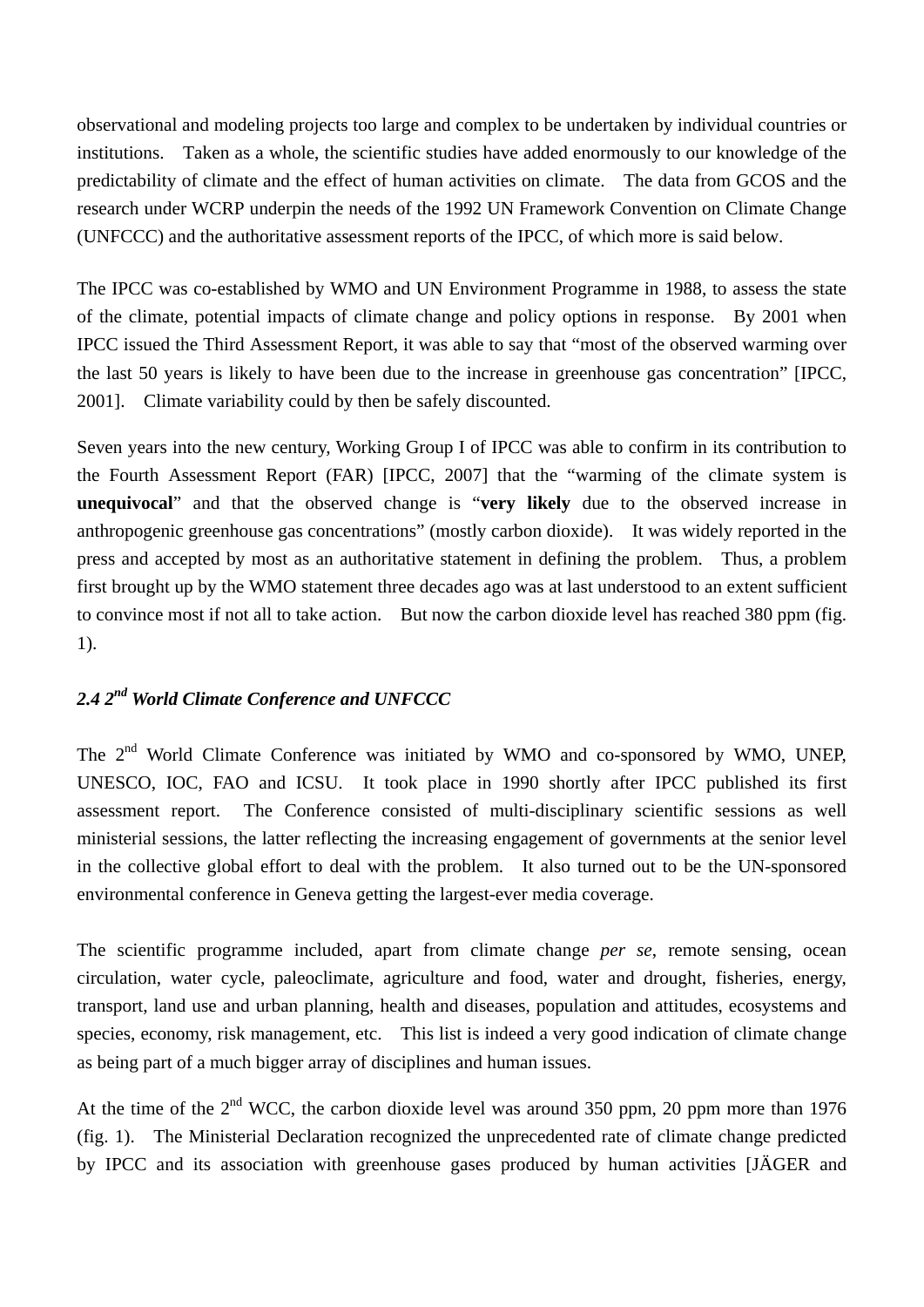FERGUSON, 1991]. It called for negotiations without delay following UN General Assembly deliberations, which later led to the UNFCCC which was established at the UN Conference on Environment and Development in 1992. Thus for the first time in human history climate change becomes a policy issue at the highest level in governments. The rest is history.

The Ministerial Declaration of the  $2<sup>nd</sup>$  WCC also emphasized that a well-informed public would be essential for addressing and coping with a complex issue like climate change. This has to be achieved at the international, national and regional level. In the connection, at the international level, WMO, as the leading UN agency on climate matters, has been issuing Annual Statements on the Status of the Global Climate for the last 13 years. Regional Climate Outlook Forums facilitated by WMO have also provided a mechanism for capacity building at the regional level, especially in developing countries. To reach out to the community at the local level, it falls upon the meteorological services to work on it at the front-line.

#### **3. Hong Kong Observatory**

## *3.1 Studying the problem*

The Hong Kong Observatory (HKO) as the meteorological service in Hong Kong carries the responsibility of detecting, attributing and projecting climate change locally. Following the publication of the IPCC Third Assessment report in 2001, HKO recognized that climate change was emerging as a major concern both for the world and for Hong Kong itself. Subsequently, HKO has analyzed local data since 1884 to evaluate observed climate trends in Hong Kong [LEUNG et al., 2004a]. On top of the global warming in the background, it has also looked at the added effect of urbanization [LAM, 2006]. To project into the future, HKO has downscaled the outputs of global numerical climate models run by advanced centres into local projections of temperature and rainfall for Hong Kong in the  $21<sup>st</sup>$  century [LEUNG et al. 2004b, WU et al. 2005].

# *3.2 Outreach*

While the above scientific studies were going on, it became increasingly clear that they alone would not stop the gradual shift of climate to a state potentially harmful to human beings. HKO as a meteorological service also has to help all sectors of the public, both public and private, appreciate the climate change taking place and understand the basic scientific causes. Only then would they be motivated and be able to choose and adopt response actions which would ameliorate rather than aggravate climate change. Therefore the results of the scientific studies were converted into projected scenarios which could be related to the day-to-day experience of ordinary people.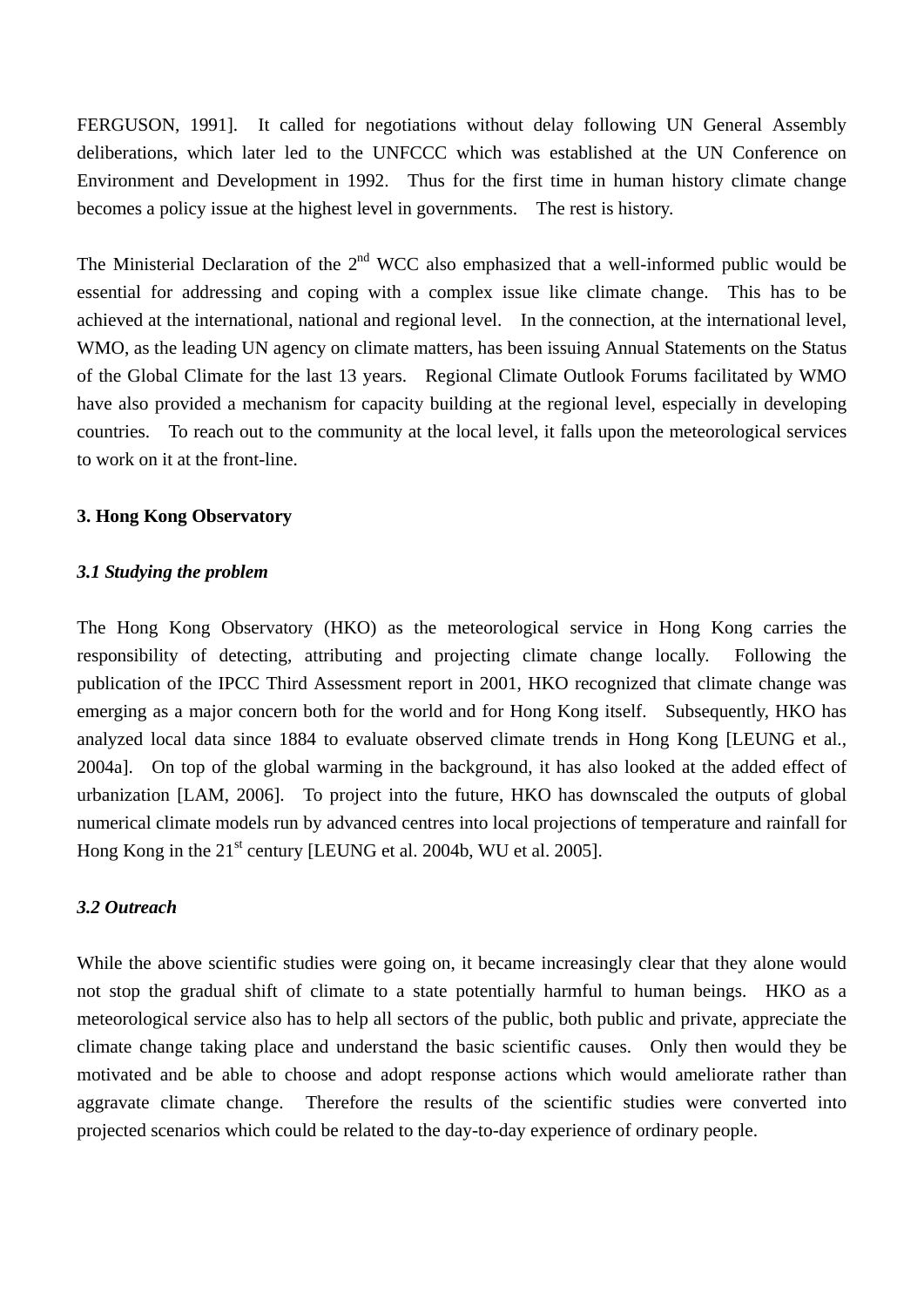For example, the prediction of a 3.5 $\degree$ C rise in temperature by the end of the 21<sup>st</sup> century did not ring a bell with most people, since the temperature varies more than this amount within a day on most days. But when we re-phrased it to become "there will be no winter by the end of the century", on the basis that the estimated number of days with temperature falling below 12°C would drop on average to less than one per winter (fig. 2), it became a message which everyone would understand. Looking back, the very prominent reporting of this particular point in the press in August 2004 (fig. 3) probably marked a turning point in the public appreciation of climate change as an important issue in Hong Kong itself. Before then, "climate change" was to most people a vague and remote "global" concept. From that point onwards, it became, at least to some, a subject relevant to Hong Kong, something which could be felt by and something to be concerned about by the ordinary man in the street.



Fig. 2 Projected number of days in winter with temperature falling below 12°C



Fig. 3 Press cuttings on the "absence of winter" at the end of the  $21<sup>st</sup>$  century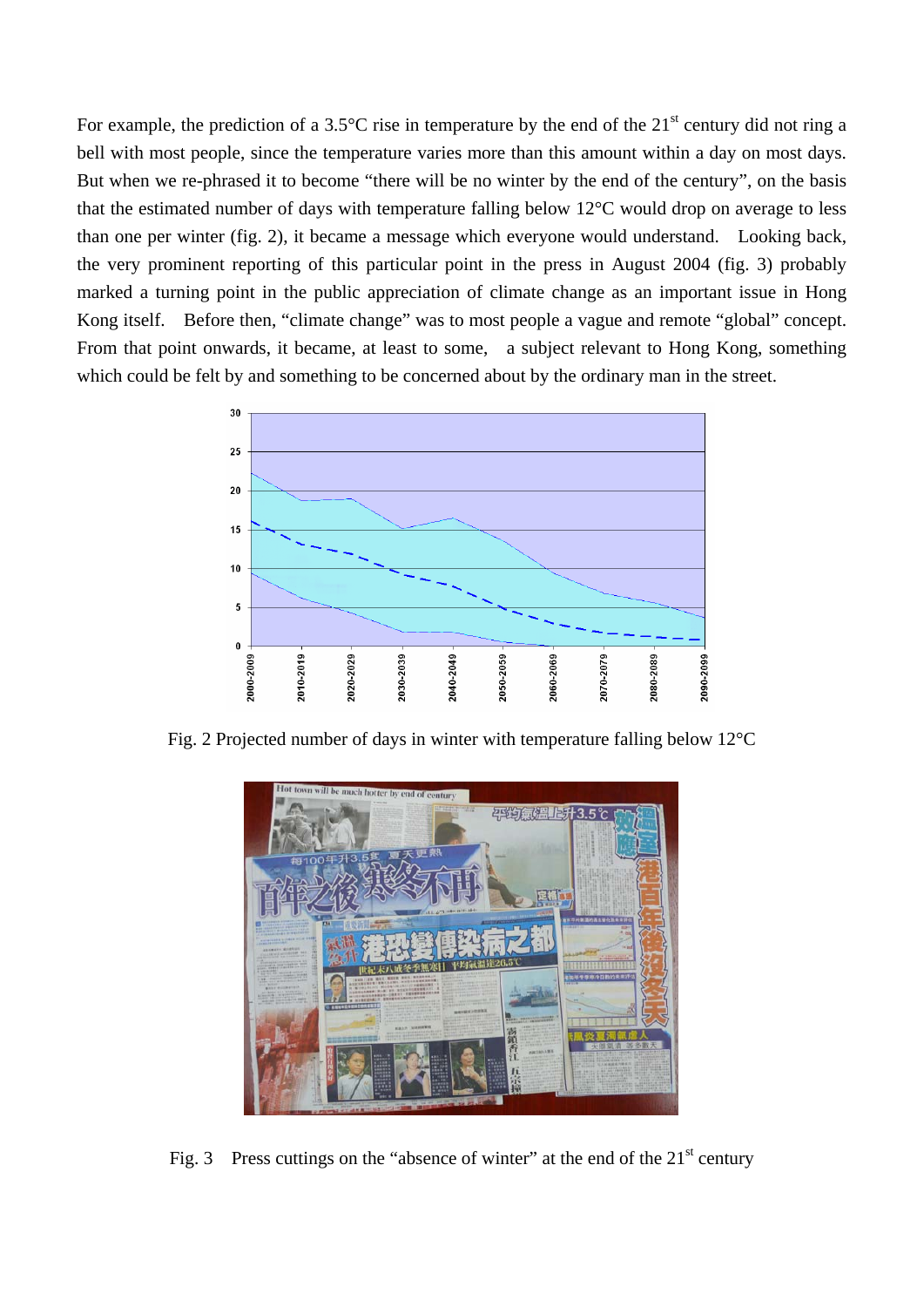In the following year, we announced the projected rainfall situation in the  $21<sup>st</sup>$  century. Instead of presenting purely a trend, we evaluated the probabilities of years having extreme high or low rainfall amounts. We succeeded in conveying the message that climate would become unstable and that rainfall extremes would become more frequent in the future. It too resulted in prominent reporting in the press after the press conference. The potential that droughts as serious as that in 1963, when water supply was restricted to four hours once every four days, could recur three times in the century switched on the attention of many people who went through that experience themselves. The key again was to relate the scientific findings to the real-life experience of people.

Press conferences announcing the results of the HKO scientific studies constitute only the "official" side of outreach activities. It is supplemented by HKO officers giving feature interviews in newspapers and on radio/TV programmes as well as delivering talks to schools and giving popular science lectures on other public occasions. Briefings were also provided occasionally for concerned NGOs and the academia.

While HKO put in a fair amount of effort to publicize climate change and managed to generate feature reports in the press from time to time, the level of interest in the subject remained fairly low relative to other social issues in Hong Kong, such as labour, transport and food safely. These other issues are all perceived to be "immediate" and "close", in contrast with climate change which is slow and invisible and which is felt to be far away in the sense of both time and space.

When a TV documentary series of HKO was broadcast in 2005, the episode on "global climate change" got the lowest audience rating, sharing the fate of many other TV documentaries which carried a "global" label. Most people do not appreciate the relevance of the issue to the welfare of Hong Kong. Many of them further think that the city being so small, there is nothing which its people could do about any issue which is "global". This is a psychological obstacle which we must work hard to remove.

## *3.3 More to be done*

By the institutional nature of HKO, it is confined to scientific work and at most the communication of information to the population. Its portfolio does not include policy. It is therefore not in a position to develop policies or lead action programmes. Within these confines, HKO will continue to organize activities to enable the public to know more about climate change such as current trend, potential impacts, the basic causes of climate change and what people could do based on this knowledge. It will have to impress upon the people of Hong Kong that they constitute 0.1% of the world's populations. They therefore have one vote in a thousand to determine the future of the human race under the threat of climate change. This is not at all a small responsibility.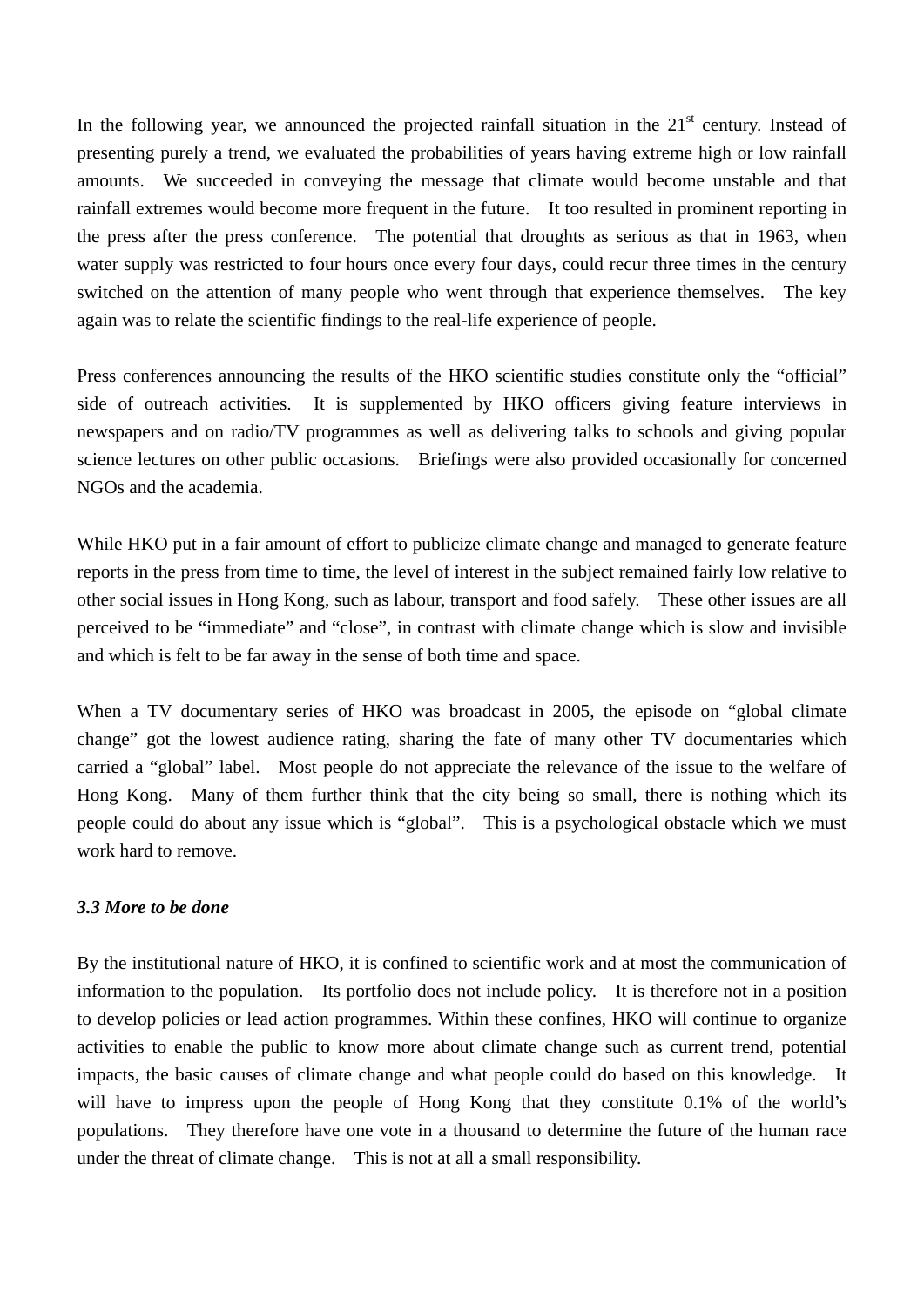In the near future, HKO will step up its climate-related publicity programme. It will produce a cartoon book and a video, both to introduce the concept of climate change to young children and to advocate the adoption of a life style which would use less energy and hence emit less carbon dioxide. Together with other information material, an education package will be developed to enable teachers to teach their students and to lead them doing project work relevant to climate change.

One key message which HKO will be emphasizing is that everyone contributes to climate change and so it falls upon all to take action at the individual level to reduce the damage to the atmosphere. HKO will also engage various sectors of the society, to broaden the reach of its publicity campaign together with partners such as green groups and to motivate technological innovations by scientists and engineers to reduce carbon dioxide emission or even to reverse the trend.

#### **4. Meteorologists must act**

Meteorologists must act to prevent anthropogenic climate change from escalating beyond control and becoming harmful to the human race. Meteorologists are often perceived as purely scientists. This is not good enough. Meteorologists must reach out and convey the message about climate change in a clear and easily understood language. Only then would they be truly able to trigger and sustain the total global human effort comprising a wide range of technological, regulatory and behavourial changes needed to stop harmful climate change from occurring and amplifying. In this endevour, meteorologists must be bold in engaging a wide range of partners and must not be frightened that they might trespass into the territory of other disciplines. Climate change is by nature a multi-disciplinary subject. If everyone stays in his mental silo, it would mean the Earth heading aimlessly into a state in which human beings could not survive. People have to work together . A lot remains to be done.

#### **References**

IPCC, 2001, *Climate Change 2001: The Scientific Basis.* Cambridge U. P.

IPCC, 2007, Summary for Policy Makers, *Climate Change 2007: The Physical Science Basis.* IPCC (issued in Paris, 2 February 2007).

JÄGER, J., and FERGUSON, H.L. (eds.), 1991, *Climate Change: Science, Impacts and Policy – Proceedings of the Second World Climate Conference*. Cambridge U.P.

LAM, C.Y., 2006, On Climate Changes Bought About By Urban Living, *Proc. PGBC Symp. 2006 on Urban Climate + Urban Greenery*: p. 14-17. Professional Green Building Council, Hong Kong.